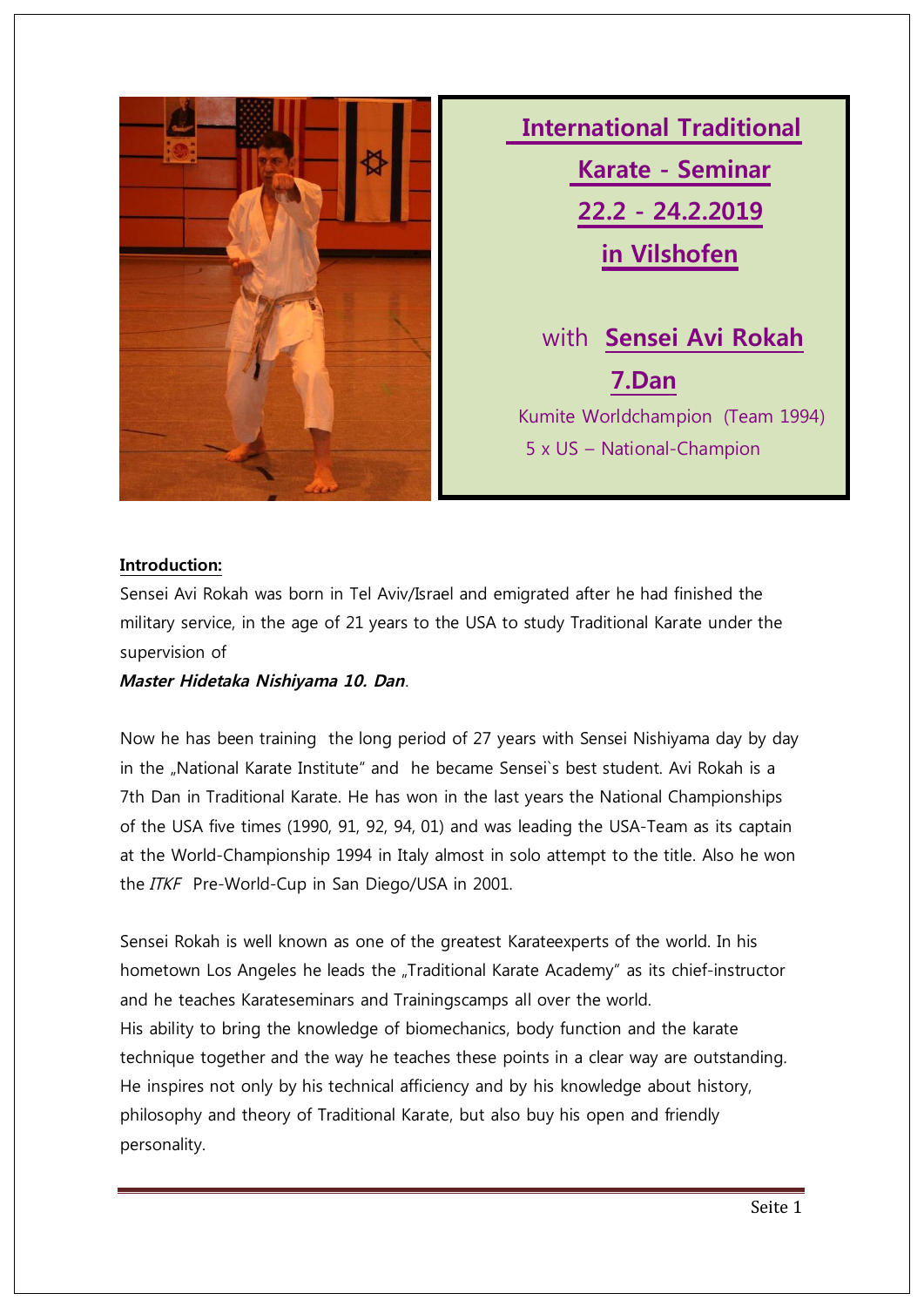## Place: Sportshall Asamstr. 30; 94474 Vilshofen a. d. Donau . (Bavaria/Germany)

Presented by: Turngemeinde Vilshofen 1876 e.V. / Karate

Attention: Your are invited to join every offered class!!

Basics and Kumite tactics, Introduction to the handling of mitts. Please bring your own mitts as far as aviailable!!! **Sensei Rokah** will show us how to do **Kata Bassai Dai and Jion** as he learned it by **Sensei Nishiyama.**

### **Schedule:**

### **Friday, 22. February 2019**

18.00 - 20.00 all ranks together

### **Saturday, 23. February 2019**

- 09.00 12.00 all ranks together
- 15.00 18.00 all ranks together

### **Sunday, 24. February 2019**

09.00 – 12.00 all ranks together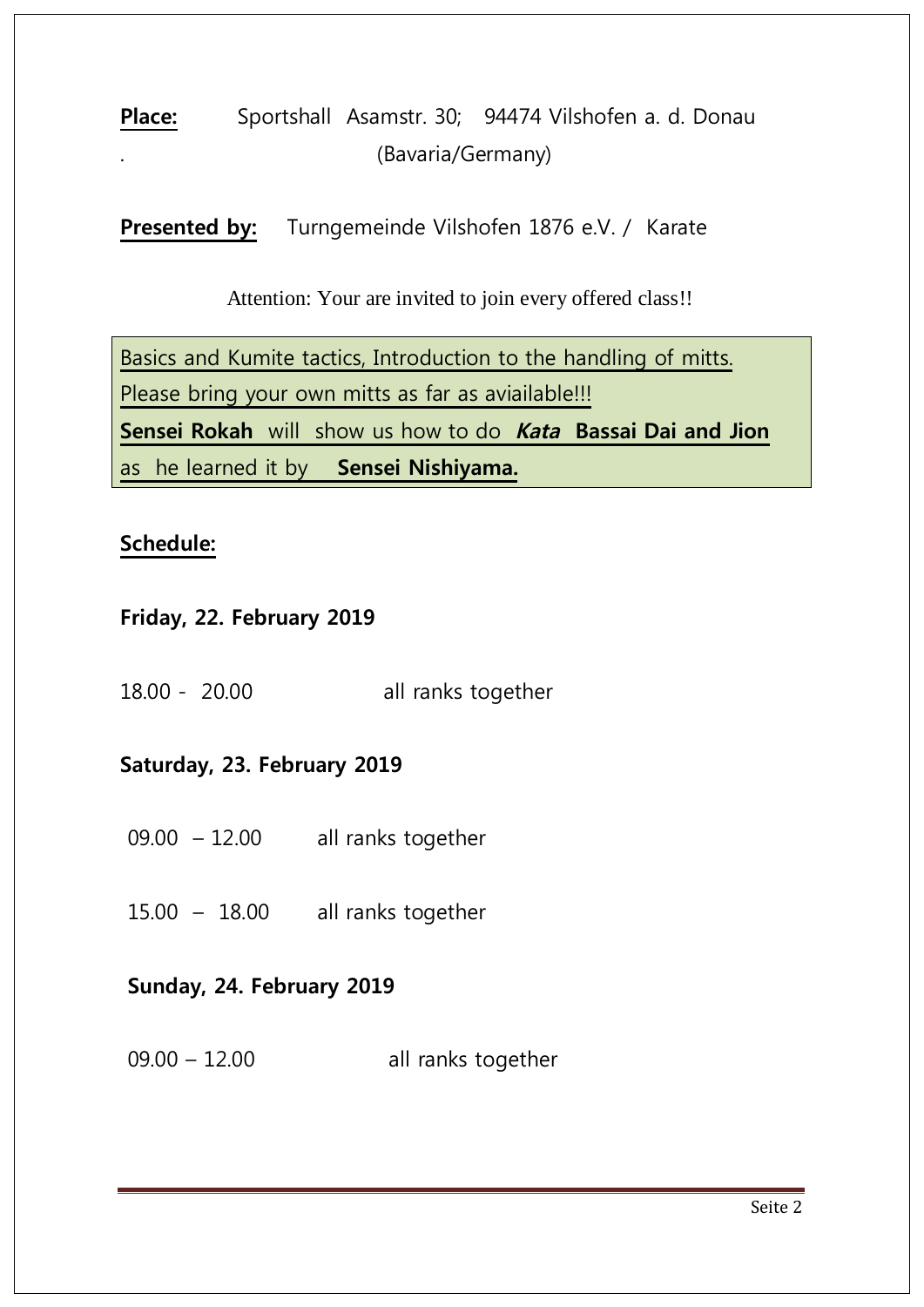### **Tuition:**

| Komplett Seminar:                  |               |
|------------------------------------|---------------|
| Adults:                            | 50 $\epsilon$ |
| 1 Day                              | 35 $\epsilon$ |
| Kids and Kadetts (up to 16 years): | 30 $\epsilon$ |
| 1 Day                              | $15 \in$      |

**Registration: All payments should be done cash before training session starts. Please use the attached list on the end of the invitation!!**

### **Participation requirements:**

- The seminar is open **for all Ranks**.
- All participants must have valid International Insurance
- In case of injury the organisers don´t take any responsibility.

### **Information:**

Josef Lechl Krautpoint 17 D-94544 Hofkirchen Phone: 0049-8545-1437 Handy: 0049-171-62 333 13 E-mail: [josef.lechl@t-online.de](mailto:josef.lechl@t-online.de)



# Homepage: **<www.karate-vilshofen.de>**<br><u>www.karate-vilshofen.de</u><br>Jean-Jean-Jean-Ville (1990)<br>Jean-Jean-Ville (1990)<br>Jean-Jean-Ville (1990)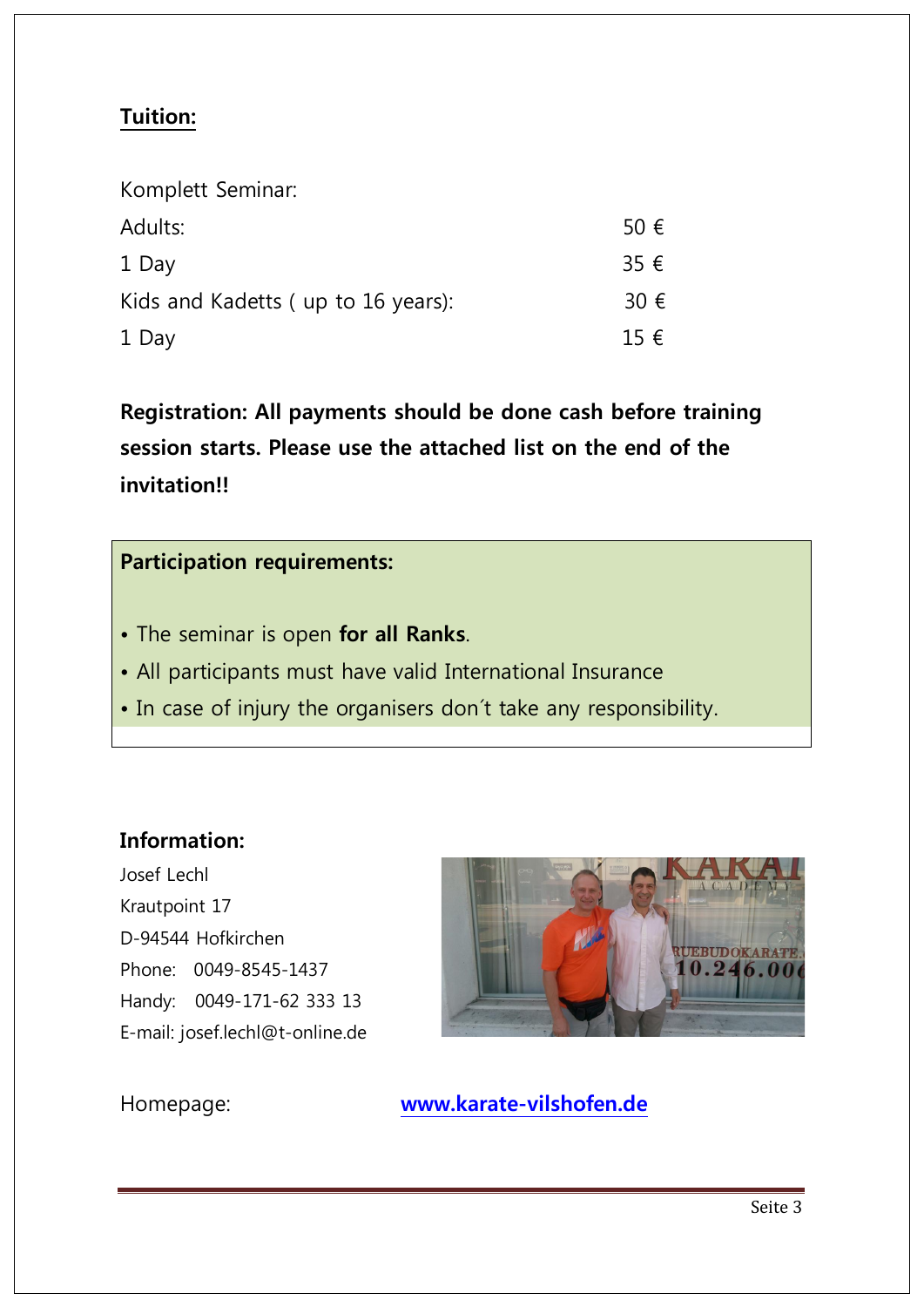### **Board and Accomodation:**

### **Attention!! Please make all your reservations by yourself timely in advance !!!**

• Information

\* Touristinformation City of Vilshofen a.d. Donau Stadtplatz 27 94474 Vilshofen a.d. Donau Phone: +498541/208-112 Fax: +49208-190 <http://www.vilshofen.de> mailto: [tourismus@vilshofen.de](mailto:tourismus@vilshofen.de)

• On the web page<www.vilshofen.de> click on the button Tourismus and then click on "Gastgeberverzeichnis".

Here you get a complete oversight of hotels

with prices and contact adresses in Vilshofen or other Villages or Towns near by the City Vilshofen. Click on the English Button to change in english.

**•. Accommodation is not possible in the sports hall**